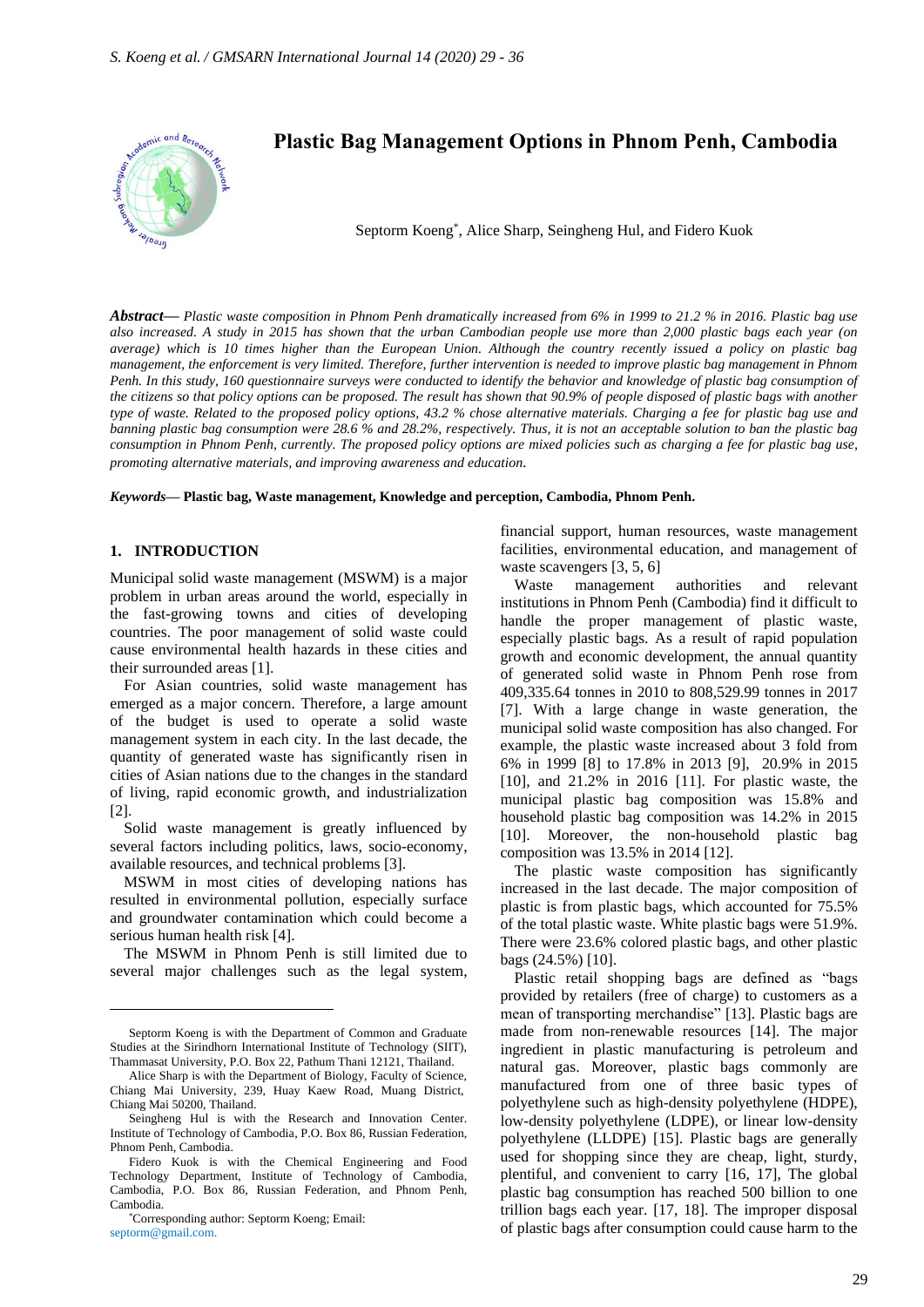natural environment and ecosystem [19]. Major environmental problems include visual pollution, blocked drainages resulting in flooding, death of livestock and animals, decrease in soil productivity in agricultural areas, release of toxic substances such as furan and dioxin by burning, and becoming a breeding ground for mosquitos which can spread malaria [20]. Furthermore, it takes between 400 to 1,000 years for a plastic bag to break down [21].

A research study in 2015 carried out by the antipoverty organization reported that about 10 million plastic bags were consumed daily in Phnom Penh. Moreover, on average, the urban Cambodian people use more than 2,000 plastic bags (per capita) each year which is 10 times higher than the European Union and China. [22], [23].

Solid waste management sub-decree 36 was issued by the Cambodia Royal Government on 27 April 1999. Cambodia did not have any other legislation, policies, or regulations on plastic and plastic bag management until the sub-decree on plastic bag management was issued on 10 October 2017. The main goal of this sub-decree is to enhance the effectiveness of the reduction, import, production, distribution, and consumption of plastic bags, to ensure the public health, environmental protection, and aesthetics. Some large and modern supermarkets have followed and implemented this subdecree by charging an additional fee of 400 Riel (0.10 USD) per plastic bag if a customer asks for a plastic bag. The recent sub-decree is an effective option for improving plastic bag management. However, this policy introduces a new concept to the Cambodian people because of their limited knowledge and awareness of the negative impact of plastic bags and proper plastic bag management. However, there is still some concern about the effectiveness of policy implementation, especially on a large scale such as in traditional markets, grocery shops, and street stalls. If effective plastic bag management does not start quite soon, there will be a huge negative impact of plastic bags on the environment, economy, and human health in the future. Therefore, it is important to assess the behavior and knowledge of plastic bag consumption of people in Phnom Penh. The objective of this study is to understand the behavior, perception, and knowledge of people regarding plastic bag consumption so that management options can be proposed for improving the plastic bag management in Phnom Penh.

# **2. METHODOLOGY**

### *2.1 Study Area*

This research study was conducted in Phnom Penh, the capital and largest city of Cambodia. It is commonly known as a center of security, politics, economics, cultural heritage, and diplomacy. Phnom Penh consists of 12 districts, including 4 urban districts (Doun Penh, Toul Kouk, Prampir Makara, Russey Keo, Chamkar Mon) and 8 rural districts (Saen Sokh, Mean Chey, Por Senchey, Dangkao, Chroy Changva, Chebar Ampov, and Prek Pnov).

Due to data availability, this study covers 6 districts as

described in the next section. The population of Phnom Penh grew by 12.4% between 2008 and 2013, from 1,501,725 to 1,688,044 people [24]. The map of the study area is shown in Fig. 1.



**Fig. 1. Map of Phnom Penh and the selected districts of the survey.** 

#### *2.2 Data Collection*

#### *2.2.1 District Selection*

In this study, we selected 2 urban districts, namely, Tuol Kouk and Chamkar Mon. They are located in central Phnom Penh and represent 4 districts in the urban areas. For rural districts, we selected 4 districts out of 8 districts in different locations (Russey Keo in the north, Dangkao in the South, Por Senchey in the West, and Meanchey in the East). We chose this method to justify that our samples represent the whole population in different parts of Phnom Penh. The number of respondents of each district is based on the population of each district.

## *2.2.2 Household sampling method*

A random sampling method was applied in this study for the household survey. Under this sampling design, every item of the universe has an equal chance of inclusion in the sample. In this study, first, the stratified sampling method was conducted in each district, which was divided into different blocks called "strata". Then, a systematic sampling method was applied to identify which households should be selected for interviews by setting a 200-meter interval from each household.

#### *2.2.3 Sample size calculation*

The sample size for the household survey is calculated based on Cochran's formula for calculating the sample size when the population is infinite. Cochran (1977) developed a formula to calculate a representative sample, as Equation (1).

$$
n_0 = Z^2 P q / e^2 \tag{1}
$$

where

n<sub>0</sub>: sample size

*Z:* selected critical value of the desired confidence level,

*P:* estimated proportion of an attribute that is present in the population, assuming a maximum variability of 50% ( $p = 0.5$ )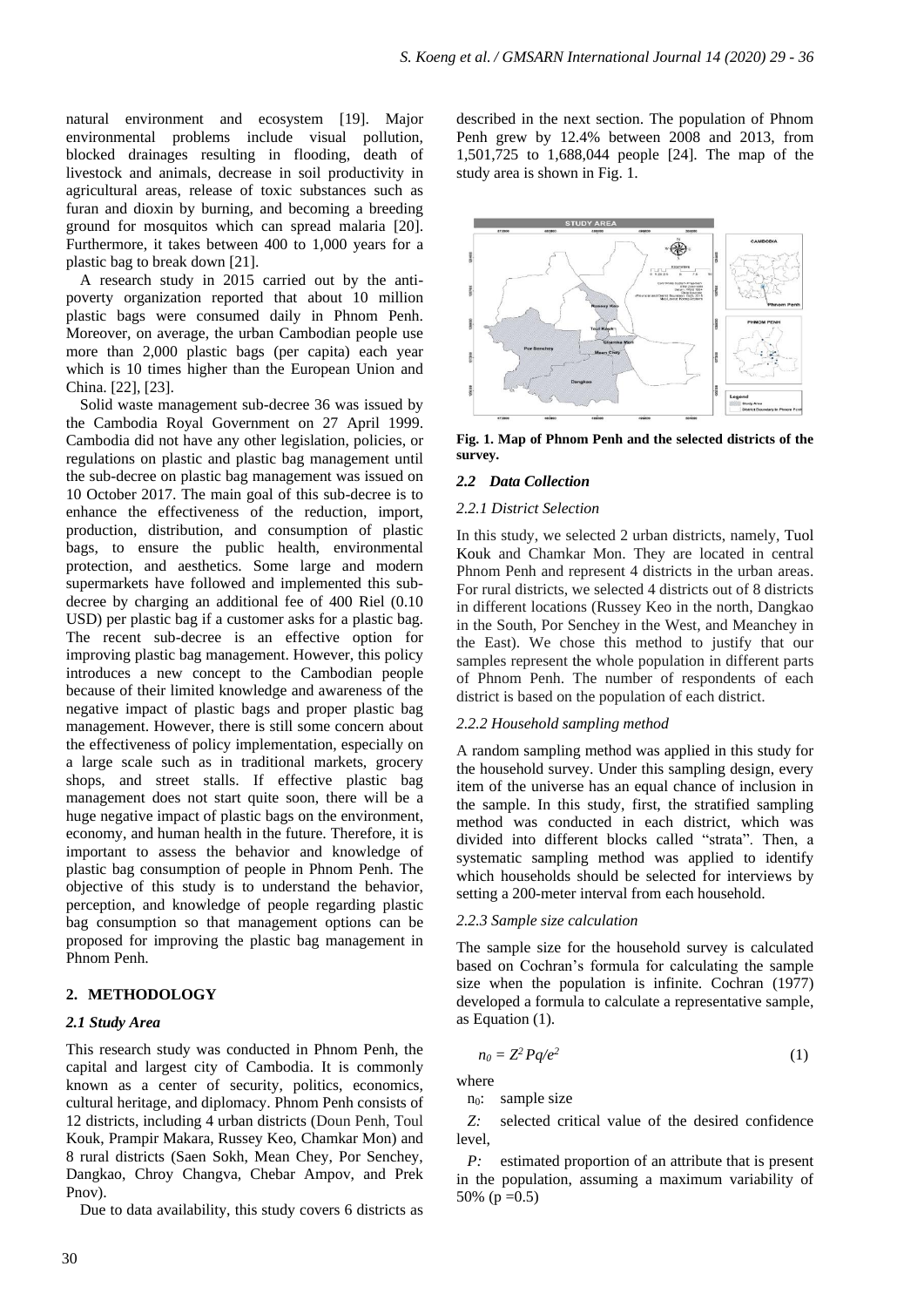*e :*desired level of precision  $q = 1-p$ In our study: *Z = 2.58 ,*99% confidence level  $P = 0.5$ *E = 0.1=10% error q* = 1− *0.5=0.5* As a result:  $n_0 = (2.58)^2$  x  $(0.5 \times 0.5)/0.1)^2 = 166$ 

Therefore, the needed samples for this household survey are 166 samples.

#### *2.2.4 Design Questionnaire and Data Analysis*

The questionnaire contains 3 main sections. The first section consists of general information about household and socio-economic status (education, occupation, and income). Second, we ask people about plastic bag consumption behavior, including the number of plastic bags they generated, whether they reduce and reuse the plastic bags or not, and how they deal with plastic bag waste. Third, we question the respondents about knowledge, perception, and awareness of plastic bag consumption. Regarding the data analysis, we input and analyze the data by using the Statistical Package for the Social Science (SPSS) Version 21.

#### **3. RESULTS AND DISCUSSION**

### *3.1 Demographic Profile of Respondents*

The survey was conducted through a questionnaire with 166 households. It was found that a majority of the respondents was female (81.4%). Regarding education, 70 % of respondents have a basic educational background from primary school to high school, followed by higher education at 21.7%, and 8% do not have a basic education. Details of the information are shown in Table 1.

|  | <b>Table 1. Demographic Profile of Respondents</b> |  |  |  |  |  |
|--|----------------------------------------------------|--|--|--|--|--|
|--|----------------------------------------------------|--|--|--|--|--|

| Social<br>demography<br>variable |     |      | <b>Frequency Percent Cumulative</b><br><i>percentages</i> |
|----------------------------------|-----|------|-----------------------------------------------------------|
| Gender                           |     |      |                                                           |
| Male                             | 33  | 18.6 | 18.6                                                      |
| Female                           | 144 | 81.4 | 100                                                       |
| Total:                           | 177 |      |                                                           |
| Age (years)                      |     |      |                                                           |
| <25                              | 20  | 11.3 | 11.3                                                      |
| $25 - 35$                        | 65  | 36.7 | 48.0                                                      |
| $36 - 50$                        | 52  | 29.4 | 77.4                                                      |
| 51-85                            | 40  | 22.6 | 100.0                                                     |
|                                  |     |      |                                                           |

| Total:                                                              | 177          |      |      |  |
|---------------------------------------------------------------------|--------------|------|------|--|
| <b>Education</b>                                                    |              |      |      |  |
| Never enrolled                                                      | 14           | 8.0  | 8.0  |  |
| Primary school                                                      | 43           | 24.6 | 32.6 |  |
| Secondary school                                                    | 40           | 22.9 | 55.5 |  |
| High school                                                         | 40           | 22.9 | 78.4 |  |
| Bachelor's degree                                                   | 36           | 20.5 | 98.9 |  |
| Master's degree                                                     | 2            | 1.1  | 100  |  |
| Total:                                                              | 175          |      |      |  |
| Occupation                                                          |              |      |      |  |
| Government<br>official                                              | 11           | 6.4  | 6.4  |  |
| NGO staff                                                           | 3            | 1.7  | 8.1  |  |
| Private institution<br>staff                                        | 22           | 12.7 | 20.8 |  |
| Student                                                             | 16           | 9.2  | 30.1 |  |
| Private business                                                    | 103          | 59.5 | 89.6 |  |
| Homemaker                                                           | 18           | 10.4 | 100  |  |
| Total:                                                              | 173          |      |      |  |
| <b>Monthly income</b>                                               |              |      |      |  |
| 100-200\$                                                           | 45           | 31.7 | 31.7 |  |
| 201-400\$                                                           | 60           | 42.3 | 74.0 |  |
| 401-600\$                                                           | 25           | 17.6 | 91.6 |  |
| 601-1000\$                                                          | 6            | 4.2  | 95.8 |  |
| 1001-1500\$                                                         | 5            | 3.5  | 99.3 |  |
| 1001-1500\$                                                         | $\mathbf{1}$ | 0.7  | 100  |  |
| Total:                                                              | 142          |      |      |  |
| <b>Status of the</b><br>house                                       |              |      |      |  |
| Own                                                                 | 92           | 56.4 | 56.4 |  |
| Rent                                                                | 71           | 43.6 | 100  |  |
| Total:                                                              | 163          |      |      |  |
| <b>Duration of</b><br>staying in the<br>residential area<br>(years) |              |      |      |  |
| $<$ 5                                                               | 59           | 33.6 | 33.6 |  |
| $5 - 10$                                                            | 47           | 26.7 | 60.3 |  |
| $11-20$                                                             | 21           | 11.9 | 72.2 |  |
| >20                                                                 | 49           | 27.8 | 100  |  |
| Total:                                                              | 176          |      |      |  |
|                                                                     |              |      |      |  |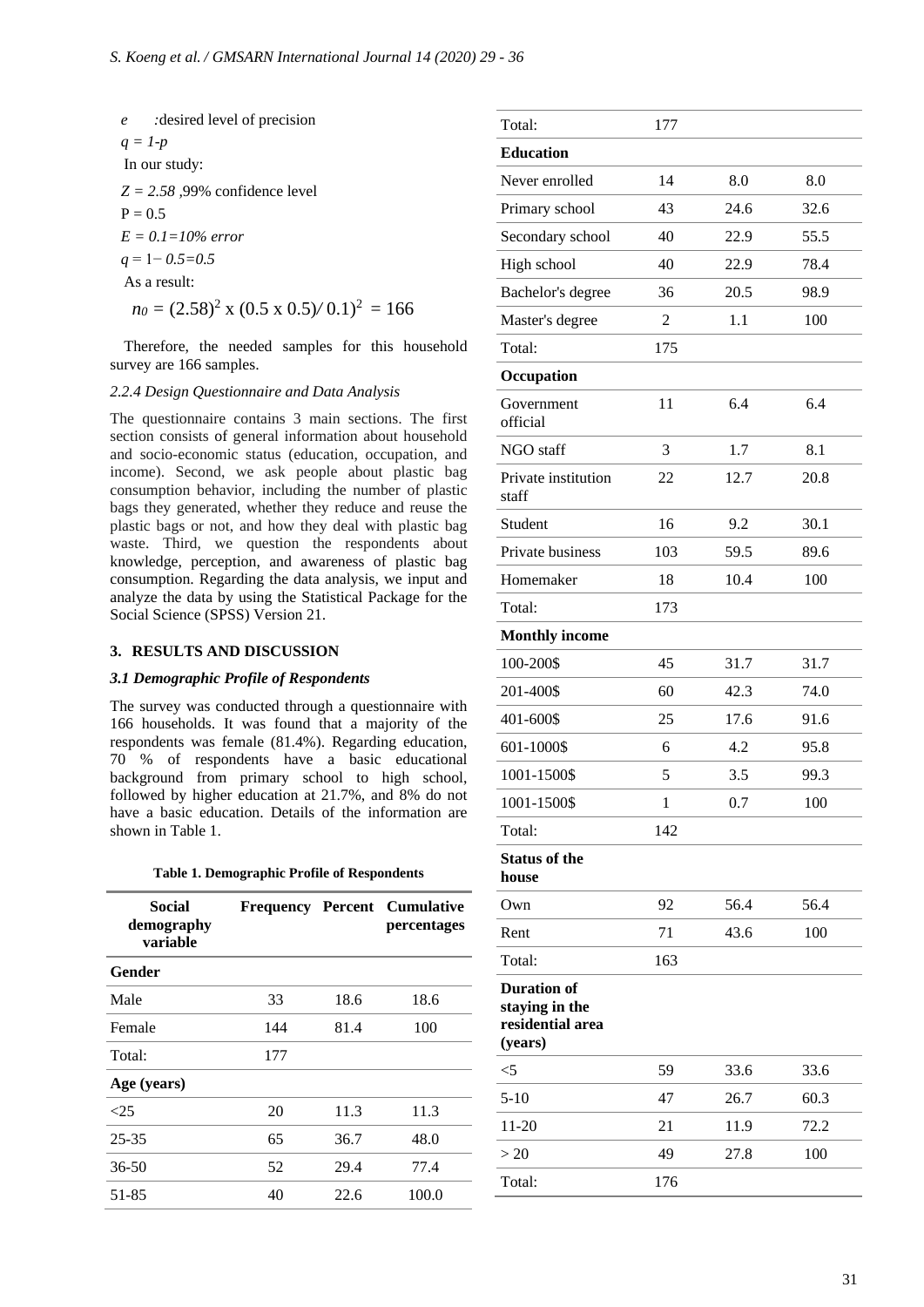#### *3.2 People behavior of plastic bag consumption*

The major reasons for people to use plastic bags are shown in Fig. 2**.** Nowadays, the first most likely reason people like using plastic bag is because it is convenient for packing shopping items, which accounted for  $64.8\%$ . Plastic bags are convenient, cheap, easily accessible, and ubiquitous [25]. The second reason is that plastic bags are free of charge, which accounted for 13%. Consumers consider that the cost of a plastic bag is already included in the price of the purchase [26]. As the plastic bags are offered free of charge, the environmental damage of plastic bags (which is an external cost) is not internalized into their true cost [16]. Therefore, governments and people should not ignore the negative impact of plastic bags on the environment. Some policy options to solve the plastic bag problem should be proposed.

In this situation, introducing a fee for plastic bags could be an effective method for reducing the plastic bag consumption in Cambodia. This policy has been implemented in several countries [27-29]. In fact, in Cambodia, some large and modern shopping malls and supermarkets have implemented a fee for plastic bags according to sub-decree number 168 of the plastic bag management act of 2017. To be more effective, a fee for plastic bags can be implemented throughout a country, especially in small markets and groceries. In Cambodia, the business and special retail sectors consumed the largest quantity of plastic bag. Plastic bags serve their main function as a carry bag and value-added function. Retail activities could be both consumer and wholesale [26]. However, to achieve such a difficult goal, Cambodia may need more time.

Readily and easily available plastic bags accounted for 6% in Phnom Penh. In Gawahati, India, they accounted for 60 % [30]. In Maun, Botswana, they accounted for 39.6% [31]. In another study in Swat, Kpk, Pakistan, they accounted for 50.7% [32].



**Fig. 2. Reasons for using plastic bags.**

In this study, an acceptable price of the plastic bag accounted for 0.9%. However, the reason plastic bags are used excessively in India, Pakistan, and Botswana is that the price of plastic bags is cheap, accounting for 42%, 38.9% and about 30%, respectively [30-32]. If the price of an alternative material is low enough, the material would be accepted by more customers [26].

After they have received plastic bags, most of the respondents (91.9 %) have realized that they have received many plastic bags. In addition to this, the majority of people answered that they reduced plastic bag use and reused the plastic bags, 76.7 % and 77.4 %, respectively. However, up to 96.6 % did not collect the plastic bags for sale due to the limited market and the very cheap price of plastic bags. The detailed information is shown in Table 2.

#### **Table 2. Reduce, reuse, and collect plastic bags**

|                                                     |     | <b>Percentage</b> |      |  |
|-----------------------------------------------------|-----|-------------------|------|--|
| <b>Ouestions</b>                                    | N   | <b>Yes</b>        | No   |  |
| Q.1.1 Have you received<br>many plastic bags?       | 161 | 91.9              | 8.1  |  |
| Q.1.2 Have you reduced your<br>use of plastic bags? | 176 | 76.7              | 23.3 |  |
| Q.1.3 Do you reuse the plastic<br>bags?             | 177 | 77 4              | 22.6 |  |
| Q.1.4 Do you collect the<br>plastic bags to sell?   | 176 | 3.4               | 96.6 |  |

#### **Table 3. Reasons for reducing the use of plastic bags**

| Reasons for reducing the                                     | <b>Responses</b> |                |  |
|--------------------------------------------------------------|------------------|----------------|--|
| use of plastic bags                                          | N                | <b>Percent</b> |  |
| Reduce the impact of plastic<br>bags on the environment      | 116              | 78.4           |  |
| Promote an alternative<br>product instead of plastic<br>bags | 6                | 4.1            |  |
| There is a lot of rubbish in<br>my house                     | 8                | 5.4            |  |
| They make my house messy                                     | 8                | 5.4            |  |
| I can save money                                             | 10               | 6.7            |  |
| Total:                                                       | 148              | 100.0          |  |

As shown in Table 3, there were some reasons that people reduced their use of plastic bags. People are aware of the negative impact of plastic bags on the environment, which accounted for 78.4%. Therefore, when education and awareness are provided more widely, people react to the benefits for the environment. However, awareness of any issues does not guaranty a conversion to the desired activities. Moreover, awareness of potential environmental degradation does not make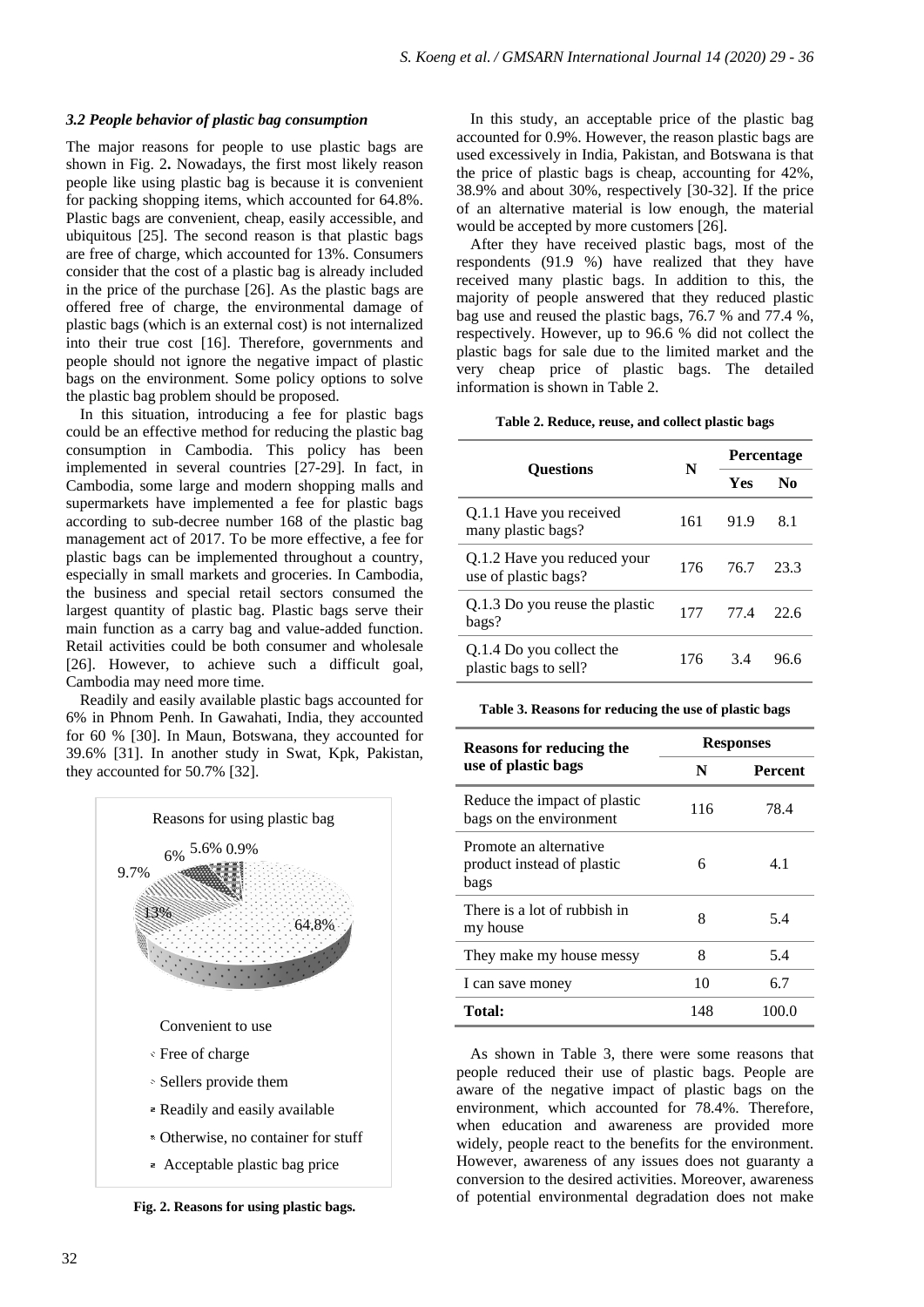any noticeable changes in the behavior of plastic bag consumption of the local people. People, including consumers and vendors, still use too many plastic bags. Therefore, the nature of the message and a lack of systems that can support positive activities may contribute to this overuse of plastic bags [26].

Fig. 3 describes some reasons that people do not reduce their use of plastic bags. Many people (71.4%) replied that it is difficult to find other materials to use instead of plastic bags. This finding is consistent with the study in India and Botswana. A reason for using plastic bags is a lack of convenient alternatives, which accounted for 42% in India and 11.2% in Botswana [30, 31]. This could be a suitable excuse for people not to reduce their use of plastic bags. Although we could not avoid or stop using plastic bags due to their functions, there are some simple methods for reducing the use of plastic bags such as bringing their own bags, and using alternative products for packing when it is possible (for example banana leaves, lotus leaves, and paper). Biodegradable plastic bags and other alternative materials could be encouraged and produced in Cambodia.

To improve the management situation, alternative materials have to be available and easy to access (both price and location to buy). If it is convenient, people may change their behavior.



**Fig. 3. Reasons which people do not reduce the consumption of plastic bags.**

As stated in Table 4, people tend to reuse plastic bags mainly for different purposes that could provide them some benefits, for example, to pack solid waste and pack some stuff. When they reuse plastic bags, they get benefits from them and reduce the number of plastic bags

that end up in the environment or in landfills. If plastic bags are dirty, they will be disposed of with other types of waste.

| Table 4. Reasons for reusing plastic bags |  |  |
|-------------------------------------------|--|--|
|                                           |  |  |

| <b>Reasons for reusing plastic</b>                                         | <b>Responses</b> |                |  |
|----------------------------------------------------------------------------|------------------|----------------|--|
| bags                                                                       | N                | <b>Percent</b> |  |
| For other purposes                                                         | 91               | 47.4           |  |
| Not wasting plastic bags                                                   | 41               | 21.4           |  |
| Saving money                                                               | 33               | 17.2           |  |
| Reducing the number of plastic<br>bags in the environment and<br>landfills | 14               | 7.3            |  |
| Reducing the negative impact<br>of plastic bags on the<br>environment      | 9                | 4.6            |  |
| Using the plastic bags to carry<br>waste                                   | 4                | 2.1            |  |
| Total:                                                                     | 192              | 100.0          |  |

For a reason people do not reuse plastic bags, most of the respondents (76.7%) stated that this is because the plastic bags have become dirty after using them. It is difficult to avoid the dirtiness of plastic bags after using them. Therefore, we should try to reduce the use of plastic bags instead of trying to reuse them.

Table 5 shows that "no market for buying plastic bags" accounted for 86.8%, followed by the cheap price of plastic bags, 8.4%. Presently, plastic bags are ignored for recycling in Cambodia. It is estimated that 100 small plastic bags cost only 10-15 cents. Separating and collecting the plastic bags are a significantly high cost compared to their very cheap price [26]**.** The main reason plastic bags do not have a market may be because there is no plastic bag recycling company. Plastic bags are mixed with other types of waste in Cambodia. Therefore, the cost of cleaning and separating the plastic bags could be a major challenge for a company.

**Table 5. Reasons for not collecting plastic bags to sell**

| <b>Reasons for not collecting plastic</b>                  | <b>Responses</b> |                |  |
|------------------------------------------------------------|------------------|----------------|--|
| bags to sell                                               | N                | <b>Percent</b> |  |
| There is no intermediary/waste shop<br>buying plastic bags | 145              | 86.8           |  |
| The price is very cheap                                    | 14               | 8.4            |  |
| I do not have time to collect the<br>plastic bags          | 3                | 1.8            |  |
| There are too few plastic bags to sell                     | 5                | 3              |  |
| <b>Total:</b>                                              | 167              | 100.0          |  |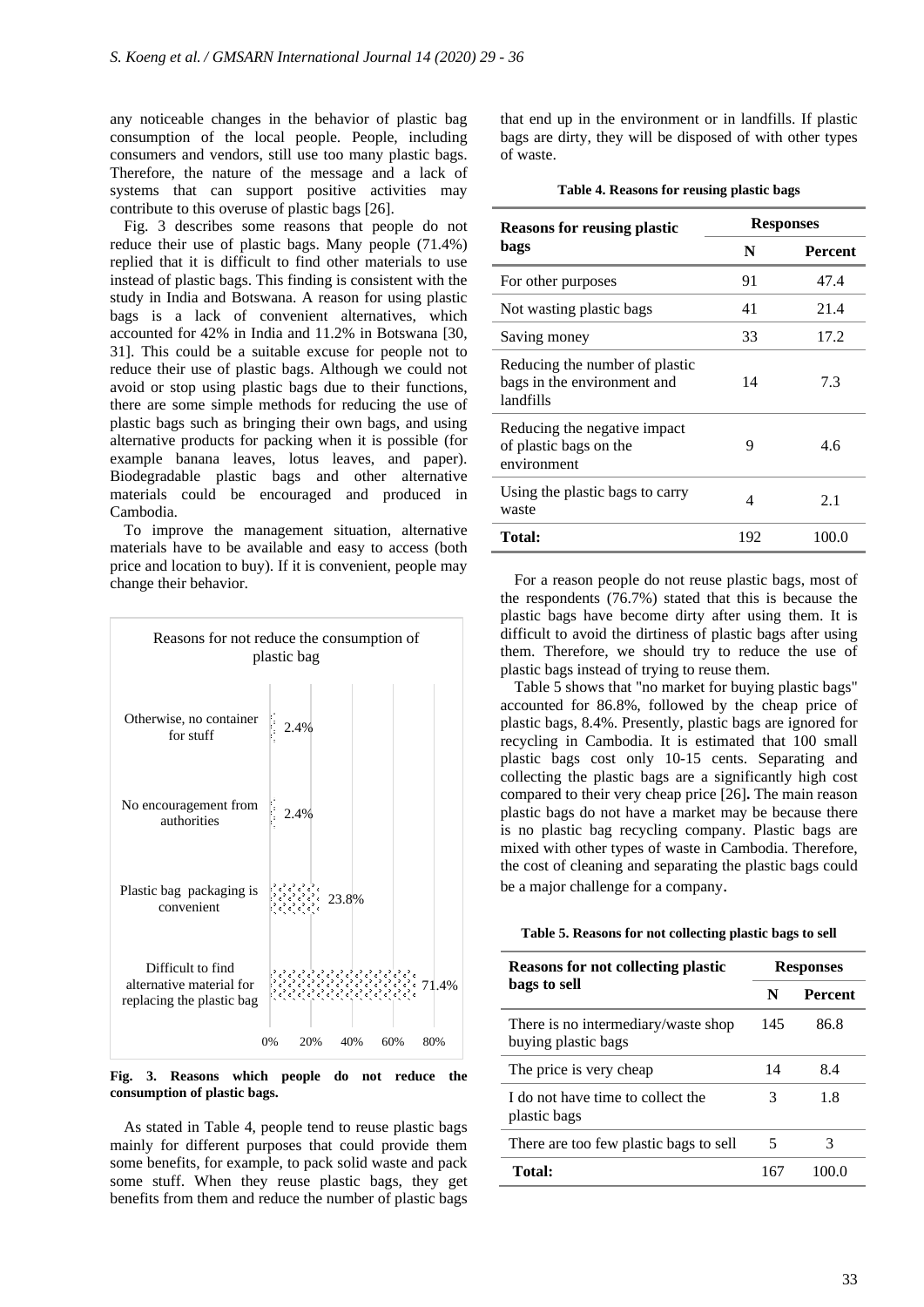People are able to find a method to separate or reuse waste if the waste has value [26]. Thus, people will try to segregate and collect the plastic bags to sell them if the plastic bags have a market with a good price, compared to other plastics. However, this needs strong support and good collaboration from the government, local authorities, companies, and citizens to implement this action successfully.

Related to the current practice of how local people deal with plastic bag waste, the result showed that a majority of people disposed of plastic bags with another type of solid waste after using them, which accounted for 93.7 %. This is a common practice in developing countries. This is also similar to some studies in India, Botswana, and Pakistan where plastic bags were in open dumps, accounting for 62%, 45%, and 35.5%, respectively [30, 32, 33]. One way to encourage people to separate plastic bags is promoting long-term education for the people. Moreover, education alone is not enough. There is a need for collaboration among local people, solid waste collection services, and local authorities.

#### *3.3 Proposed policies for plastic bag management*

Several countries have implemented different policies in plastic bag management, including a ban on plastic bag use and a fee or tax on a plastic bag.

- Several countries have banned plastic bags nationwide, including Bangladesh, Bhutan, Cameroon, Kenya, and Italy.
- Some countries have a localized ban on plastic bags, including Pakistan, Philippines, Maldives, Australia, Belgium, and Brazil,
- Various countries ban the importation, distribution, and use of lightweight plastic bags: Sri Lanka, Senegal Estonia, and Colombia.
- Moreover, many countries impose a tax or charge a fee for plastic bags: Hong Kong, Israel, South Africa, Czech Republic, Denmark, Germany, Netherlands, Sweden, United Kingdom (England, Northern Ireland, Scotland, Wales) [27-29].

Regarding the banning of plastic bags, only a few countries could have successfully implemented this policy because of their strong enforcement. Several countries have failed to implement a policy due to a lack of serious enforcement. Moreover, some countries have a moderate result in local areas

Related to a tax or a fee for a plastic bag, the result shows that several countries have successfully implemented a policy with the reduction of a large number of plastic bags and an increase in tax revenue.

The proposed policy options for plastic bag management are shown in Fig. 4. People chose an alternative product, which accounted for 43.2%, as their first option in proposing a policy for plastic bag management. These alternative products are plant leaves, paper, and others for 40.2%, 35.2%, and 24% respectively. Moreover, people also prefer to introduce a fee for plastic bags (28.6%) followed by banning plastic bags (28.2%).

Therefore, a fee and providing an alternative material

are the suggested options for plastic bag waste management. The designed alternative products need a satisfactory supply and acceptable price. The alternative products have to be viable, visible, accessible, and affordable. As a result, they could challenge the established convenience of plastic bags [26]. The implementation of a charge the plastic bag fee policy should extend to the main source of plastic bag consumption, especially the agricultural markets and street retailers [34]. A fee can be established at supermarkets, markets, and grocery stores.



**Fig. 4. Choices for proposing policies/laws for plastic bag management**

#### **4. CONCLUSION**

With the current situation in Cambodia, banning plastic bags should not be implemented because of the weakness of law enforcement, limited education of the people, and the lack of availability of alternative materials which could be used for plastic bags. The recommended policy options for plastic bag management in Cambodia are: charging a fee for a plastic bag, promoting alternative materials, and providing awareness raising and education programs to the local people.

Actually, charging a fee for plastic bags has already been implemented in a few major supermarkets in Cambodia since 2018. Moreover, implementing a fee policy should be pursued for the sources which have generated a lot of plastic bags, such as traditional markets, minimarts, grocery shops, commercial shops, food shops, and retailers.

In addition, promoting alternatives to plastic bags should be encouraged for consumption, production, and investment. Promoting alternative materials should be carefully considered for the price, quality, and quantity. These should not be much different from the current situation of using plastic bags.

Furthermore, providing awareness raising and education programs let people be aware of the negative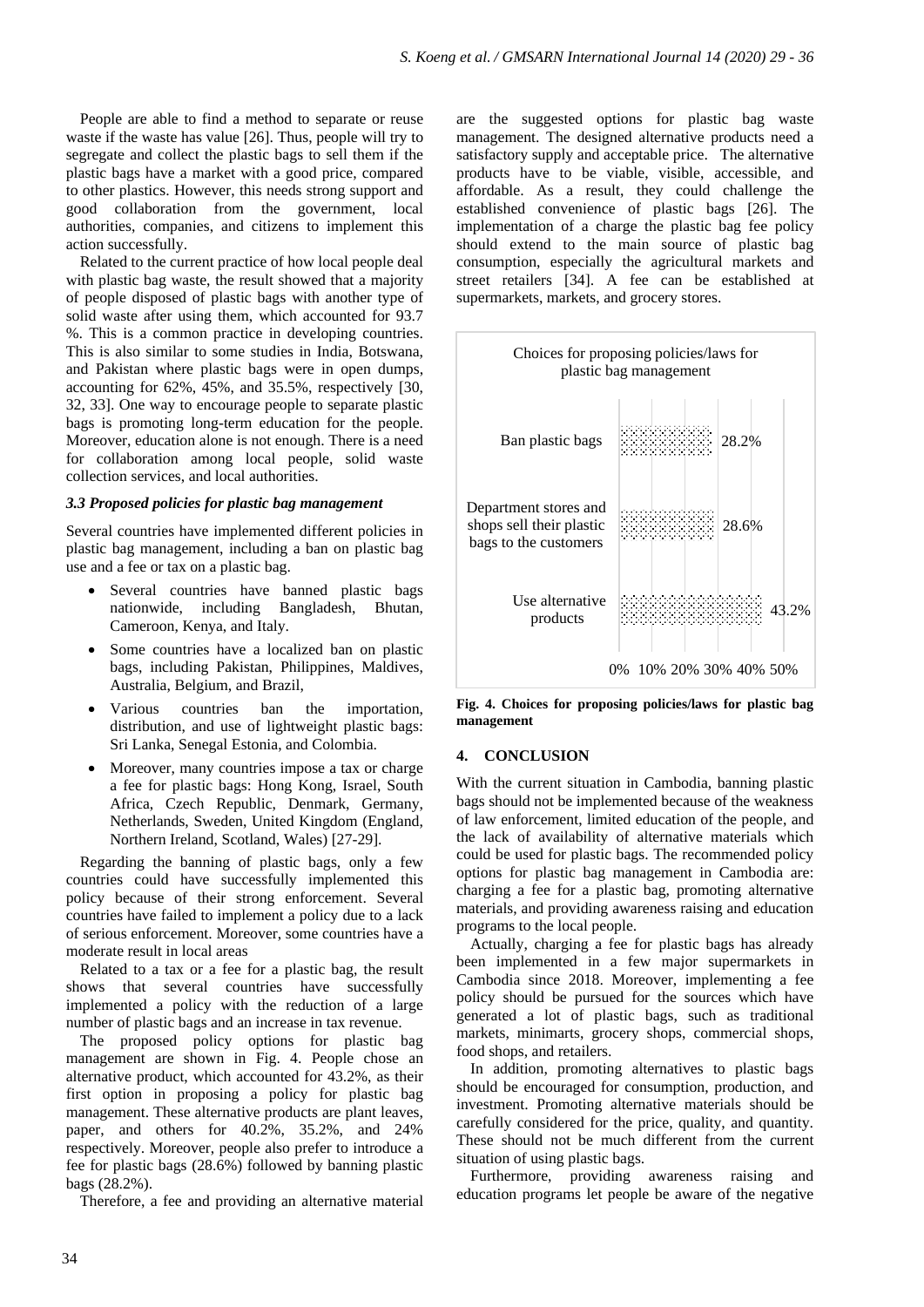effects of plastic bags. This encourages them to reduce plastic bag consumption as much as possible. Awareness raising programs can be any activities, such as environmental campaigns, outreach activities, workshops, meetings, pilot projects, social media, television, radio, posters, and school curricula.

These proposed policies can be implemented effectively for reducing plastic bags. The policies need good strategies, efforts, and the support of all stakeholders, including governmental institutions, nongovernmental organizations, private sectors, and local people with short and long-term plans and enforcement.

Further research on plastic bags, especially the study of the behavior of people for plastic bag consumption is crucial and needed urgently in Phnom Penh and other cities in Cambodia.

# **ACKNOWLEDGMENT**

Financial support provided by the Sirindhorn International Institute of Technology is gratefully acknowledged.

## **REFERENCES**

- [1] Seik, F.T.1997. Recycling of domestic waste: early experiences in Singapore. *Habitat International* 21(3): 277-289.
- [2] Asian-Productivity-Organization. (2007). Solid Waste Management, Issues, and Challenges in Asia: Tokyo.
- [3] Kum, V., A. Sharp, and N. Harnpornchai. 2005. Improving the solid waste management in Phnom Penh city: a strategic approach*. Waste management* 25(1): 101-109.
- [4] Karija, M.K., Q. Shihua, and Y.S. Lukaw. 2013. The impact of poor municipal solid waste management practices and sanitation status on water quality and public health in cities of the least developed countries: the case of Juba, South Sudan. *Applied Science and Technology* 3(4): 87-99.
- [5] JICA. (2005). The Study on Solid Waste Management in the Municipality of Phnom Penh in the Kingdom of Cambodia: Final Report: Main Report. Kokusai Kogyo.
- [6] Seng, B., et al. 2010. Municipal solid waste management in Phnom Penh, capital city of Cambodia. *Waste Management & Research* 29(5): 491-500.
- [7] Dangkor-Landfill. (2018). Graphic data of municipal solid waste quantity disposed at Dangkor Landfill from 2009 to 2018. Phnom Penh.
- [8] MoE. (2004). State of Environment Report. Ministry of Environment, Phnom Penh, Cambodia.
- [9] Seng, B., et al. 2013. Scenario analysis of the benefit of municipal organic-waste composting over landfill, Cambodia. *Environmental Management*  114: 216-224.
- [10]Hul, S., F. Kuok, and T. Soy. (2015). Solid Waste Generation and Life Life‐Span with Credible Growth Forecasts Waste Generation, Volume and Composition. Phnom Penh: The Asia Foundation.
- [11]Bandith, S. and T. Fujiwara. 2016. Municipal solid waste characterization and recycling potential in Phnom Penh City, Cambodia. *Faculty of Environmental Science and Technology, Okayama University* 21(1): 3-4.
- [12]Mongtoeun, Y., T. Fujiwara, and S. Sethy. 2014. Current status of commercial solid waste generation, composition and management in Phnom Penh city, Cambodia. *Environment and Waste Management*  1(3): 31-38.
- [13]Prendergast, G., S. Wai Ng, and L. Lee Leung. 2001. Consumer perceptions of shopping bags. *Marketing Intelligence & Planning* 19(7): 475-482.
- [14]Muthu, S.S., et al. 2009. An exploratory comparative study on eco-impact of paper and plastic bags. *Fiber Bioengineering and Informatics* 1(4): 307-320.
- [15]Sara, L., Plastic bags, in *Chemical & Engineering News*. (2004). American Chemical Society. p. 51.
- [16]Saidan, M.N., L.M. Ansour, and H. Saidan. 2017. Management of plastic bags waste: An assessment of scenarios in Jordan. *Chemical Technology & Metallurgy* 52(1): 148-154.
- [17]Roach, J., Are Plastic Grocery Bags Sacking the Environment? (2003). *National Geographic*, 2003. 2.
- [18]Westcott, M., Plastic Shopping Bags. (2010). Queensland Parliamentary Library.
- [19]Asmuni, S., et al., Public participation and effectiveness of the no plastic bag day program in Malaysia. 2015. *Procedia-Social and Behavioral Sciences* 168: 328-340.
- [20]Njeru, J. 2006. The urban political ecology of plastic bag waste problem in Nairobi, Kenya. *Geoforum* 37(6): 1046-1058.
- [21]Aldred, J. (2008). Q&A: Plastic bags, in The Guardian.
- [22]Retka, J. and K. Narim. (2016). Plastic bag habit proves difficult to break, in The Cambodia Daily. Phnom Penh.
- [23] Pech, S. (2017). Plan to charge for plastic bag use, in Khmer Times. Phnom Penh.
- [24]Dara, M. and A. Willemyns. (2013).Population figures show continued growth, in The Cambodia Daily.
- [25]Chitotombe, J.W. and S. Gukurume. 2014. The plastic bag 'ban' controversy in Zimbabwe: An analysis of policy issues and local responses. *Development and Sustainability* 3(5): 1000-1012.
- [26]ACRA. (2015). Cambodia's plastic bag ecosystem and usage. Phnom Penh.
- [27] Kish, R.J. 2018. Using Legislation to reduce onetime plastic bag usage. *Economic Affairs* 38(2): 224- 239.
- [28]Xanthos, D. and T.R. Walker. 2017. International policies to reduce plastic marine pollution from single-use plastics (plastic bags and microbeads): a review. *Marine Pollution Bulletin* 118(1-2): 17-26.
- [29]Schnurr, R.E., et al. 2018. Reducing marine pollution from single-use plastics (SUPs): A review. Marine *Pollution Bulletin* 137: 157-171.